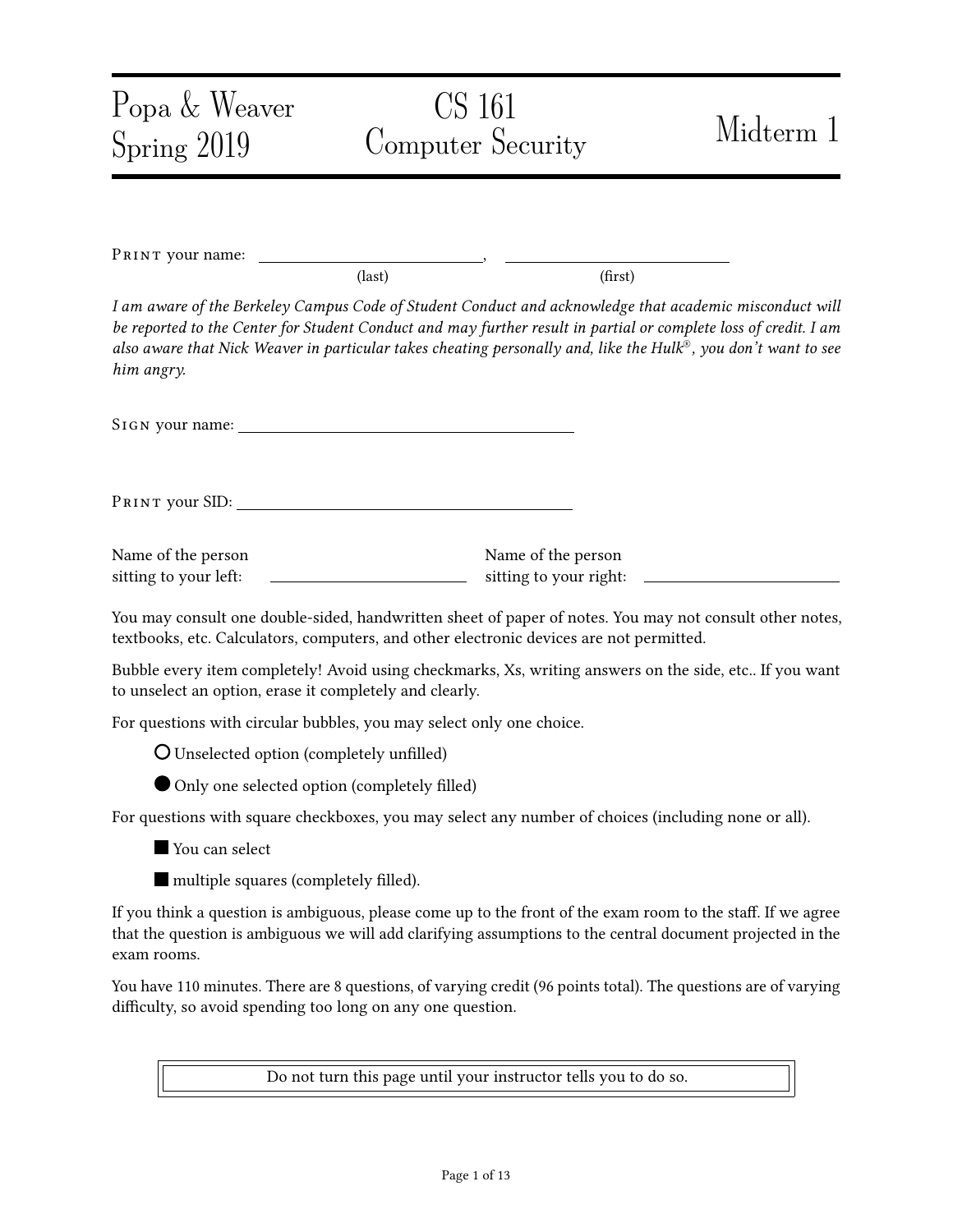|   | Problem 1 Potpourri Question                                      |              | $(16$ points)                                                                                                                                                                                            |
|---|-------------------------------------------------------------------|--------------|----------------------------------------------------------------------------------------------------------------------------------------------------------------------------------------------------------|
|   |                                                                   |              | (a) TRUE OF FALSE: Unlike CTR mode, CBC offers integrity against flipping bits of the ciphertext.                                                                                                        |
| O | TRUE                                                              |              | $O$ FALSE                                                                                                                                                                                                |
|   |                                                                   |              | (b) TRUE OF FALSE: ASLR helps prevent buffer overflow attacks by randomizing the relative position<br>of a buffer with respect to the overwritable return instruction pointer on the stack.              |
| O | TRUE                                                              |              | $O$ FALSE                                                                                                                                                                                                |
|   | which function stack frames are placed on the stack.              |              | (c) TRUE or FALSE: ASLR helps prevent buffer overflow attacks by randomizing the relative order in                                                                                                       |
| O | TRUE                                                              |              | $O$ FALSE                                                                                                                                                                                                |
|   |                                                                   |              | (d) TRUE or FALSE: It is possible to use the ret2esp attack from Project 1 when $W^{\wedge}X$ is enabled.                                                                                                |
| Ő | TRUE                                                              |              | O FALSE                                                                                                                                                                                                  |
|   |                                                                   |              | (e) TRUE or FALSE: Sandboxing different parts of an application can help reduce the size of the TCB.                                                                                                     |
| Ő | TRUE                                                              |              | $O$ FALSE                                                                                                                                                                                                |
|   |                                                                   |              | (f) TRUE or FALSE: Symmetric key encryption is faster than asymmetric key encryption.                                                                                                                    |
| Ő | TRUE                                                              |              | FALSE                                                                                                                                                                                                    |
|   | function. Let k be a randomly generated key. Write $C = E_k(m)$ . |              | (g) Let m be a message, let $E_k$ be any IND-CPA encryption scheme and MAC <sub>k</sub> be any secure MAC                                                                                                |
|   |                                                                   |              | TRUE OF FALSE: If an eavesdropper sees $C \parallel MAC_k(C)$ , the message <i>m</i> is still confidential.                                                                                              |
|   | O TRUE                                                            |              | $O$ FALSE                                                                                                                                                                                                |
|   | can neither read nor tamper with any of their messages?           |              | (h) Mallory is a man-in-the-middle attacker, but Alice and Bob want to send messages to each other<br>without her interference. Which of the following properties alone is enough to ensure that Mallory |
| Ő | Confidentiality                                                   | Authenticity | Polytime Hardness                                                                                                                                                                                        |
| Ò | Integrity                                                         | Availability | None of the above                                                                                                                                                                                        |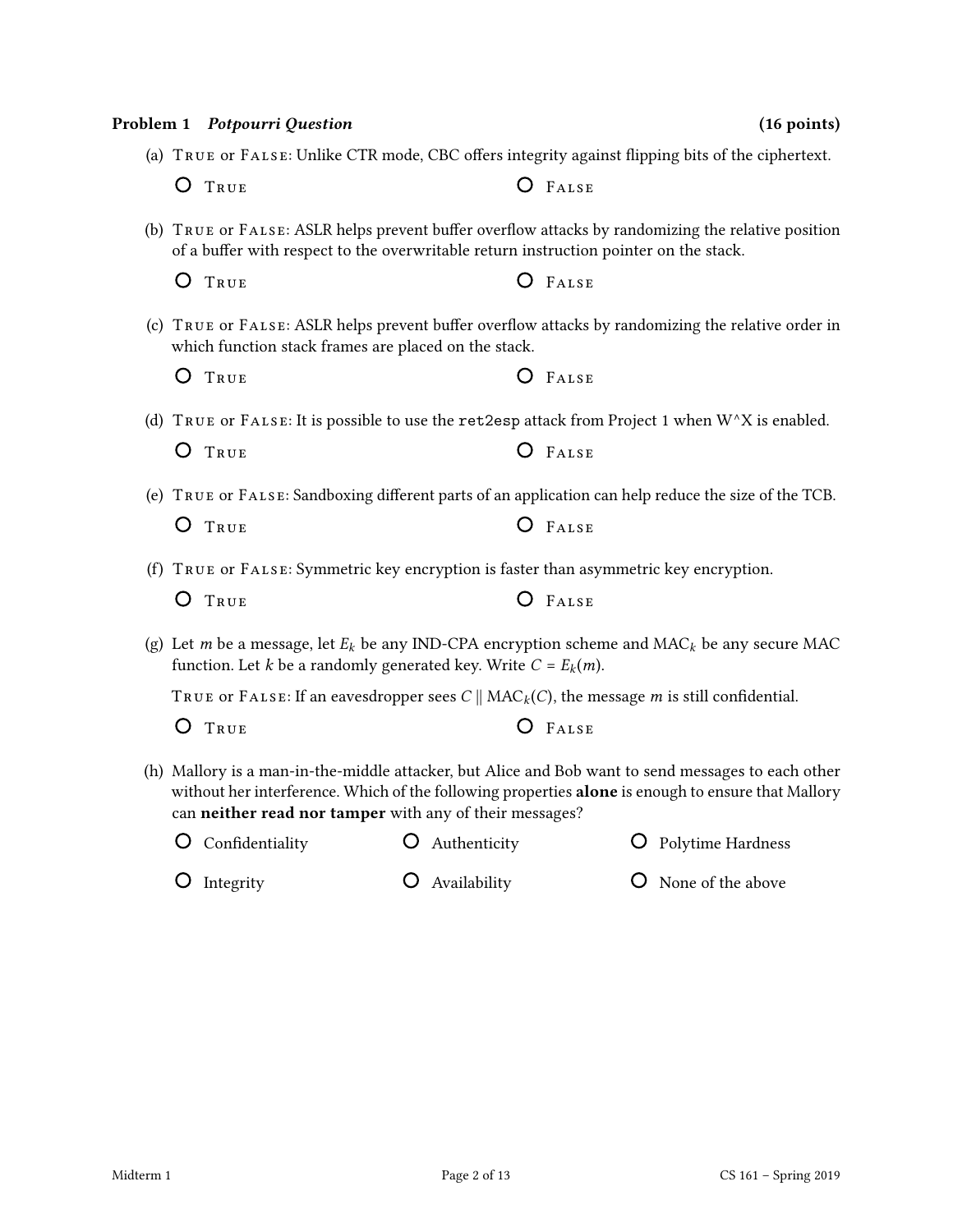## Problem 2 Greetings from Mallory (9 points) (9 points)

The following program has two security-critical vulnerabilities. APPENDIX: See the Appendix for a list of C functions.

```
1 void get_name (char * prompt, char * greeting) {
2 printf (prompt);
3 int fd = 0; // stdin
4 char ∗ buf = greeting + strlen (greeting); // remaining buffer
5 size_t count = sizeof (greeting) - strlen (greeting); // size left
6 read (fd, buf, count);
\sqrt{ }8
9 int main () {
10 char prompt \begin{bmatrix} \end{bmatrix} = "Please enter your name: \n";
11 char greeting [64] = "Welcome back, ";
12 get_name (prompt, greeting);
13 printf (greeting);
14 }
```
Identify the two security-critical vulnerabilities in the code. For each vulnerability, provide the line number and a short explanation. (GRADING NOTE: You will receive six points if you find one vulnerability, and nine points if you find both vulnerabilities.)

## (a) Vulnerability 1:

⋄ Line number: \_\_\_\_\_\_\_

⋄ Explanation: (20 words max)

(b) Vulnerability 2:

 $\diamond$  Line number:

⋄ Explanation: (20 words max)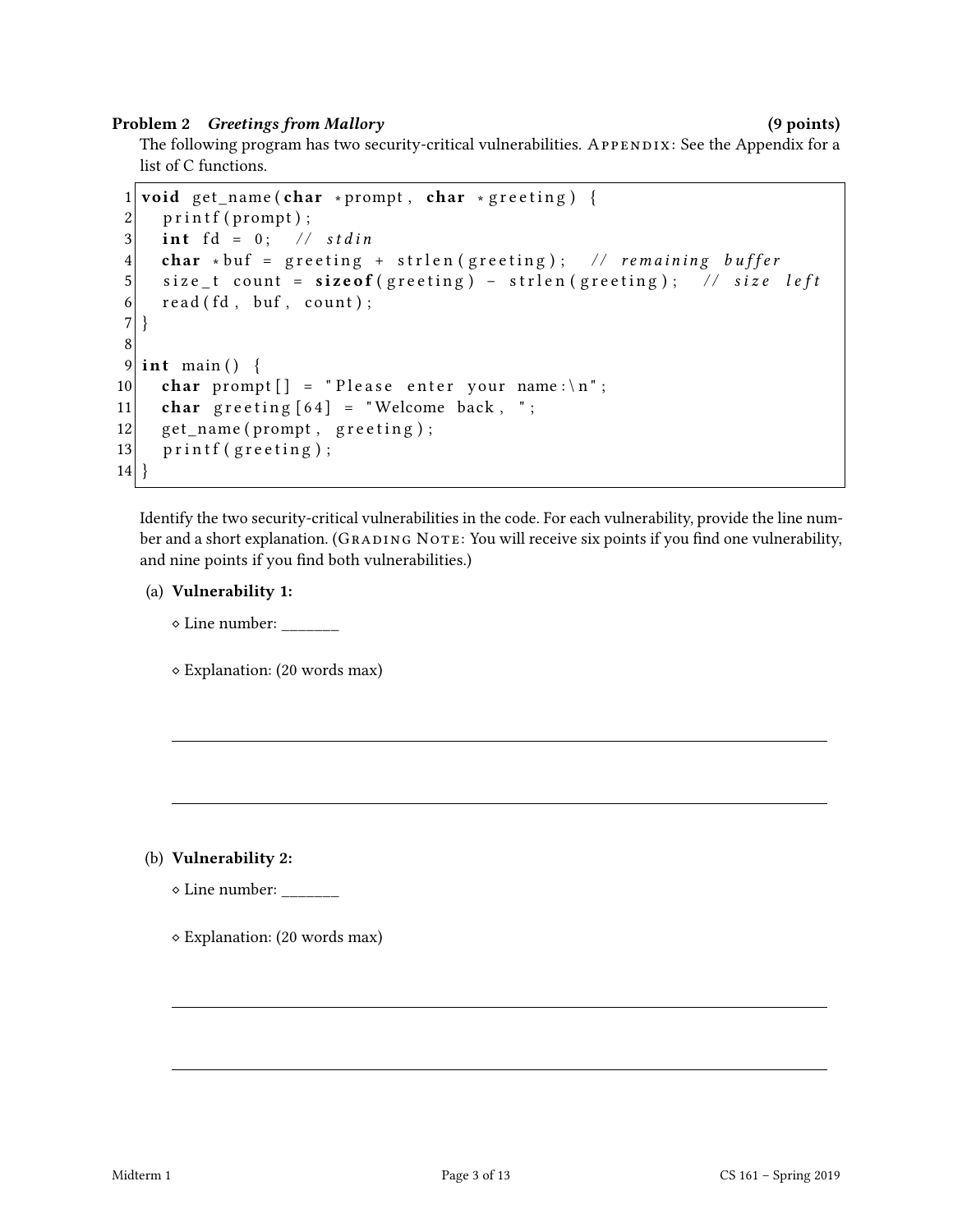## Problem 3 Prince of Security (8 points) (8 points)

## (a) Rather than using a password manager, you decide to hide your passwords under the directory old-tax-returns/old-things/not-secret/passwords, reasoning that it is secure because hackers won't be able to find them. Which security principle does this violate?

| <b>O</b> Least privilege       | <b>O</b> Consider human factors |
|--------------------------------|---------------------------------|
| $\overline{O}$ Shannon's maxim | <b>O</b> Know your threat model |

(b) At night, you cannot enter Etcheverry without special cardkey access. However you can get around this by going to the second floor of Soda, and then using your cardkey to open the Etcheverry-Soda door on the second floor. Which security principle does this violate?

| $\bigcirc$ Ensure complete mediation | <b>O</b> Consider human factors |
|--------------------------------------|---------------------------------|
| $O$ Shannon's maxim                  | <b>O</b> Least privilege        |

(c) You enjoy CS 161 and decide to become the head TA! The front desk hands you physical keys: some access the printing room and some access a closet full of exam questions. You give away only the keys which access the printing room to the TAs in charge of printing discussion worksheets. Which security principle did you consider?

| <b>O</b> Ensure complete mediation         | O Division of trust      |
|--------------------------------------------|--------------------------|
| <b>O</b> Design in security from the start | <b>O</b> Least privilege |

(d) In certain government agencies, employees are required to use government-approved phones for work. Some employees find these phones too difficult to use, so they do work on their personal phones instead. Which security principles does this violate?

| O Ensure complete mediation | O Division of trust             |
|-----------------------------|---------------------------------|
| $\bigcirc$ Least privilege  | <b>O</b> Consider human factors |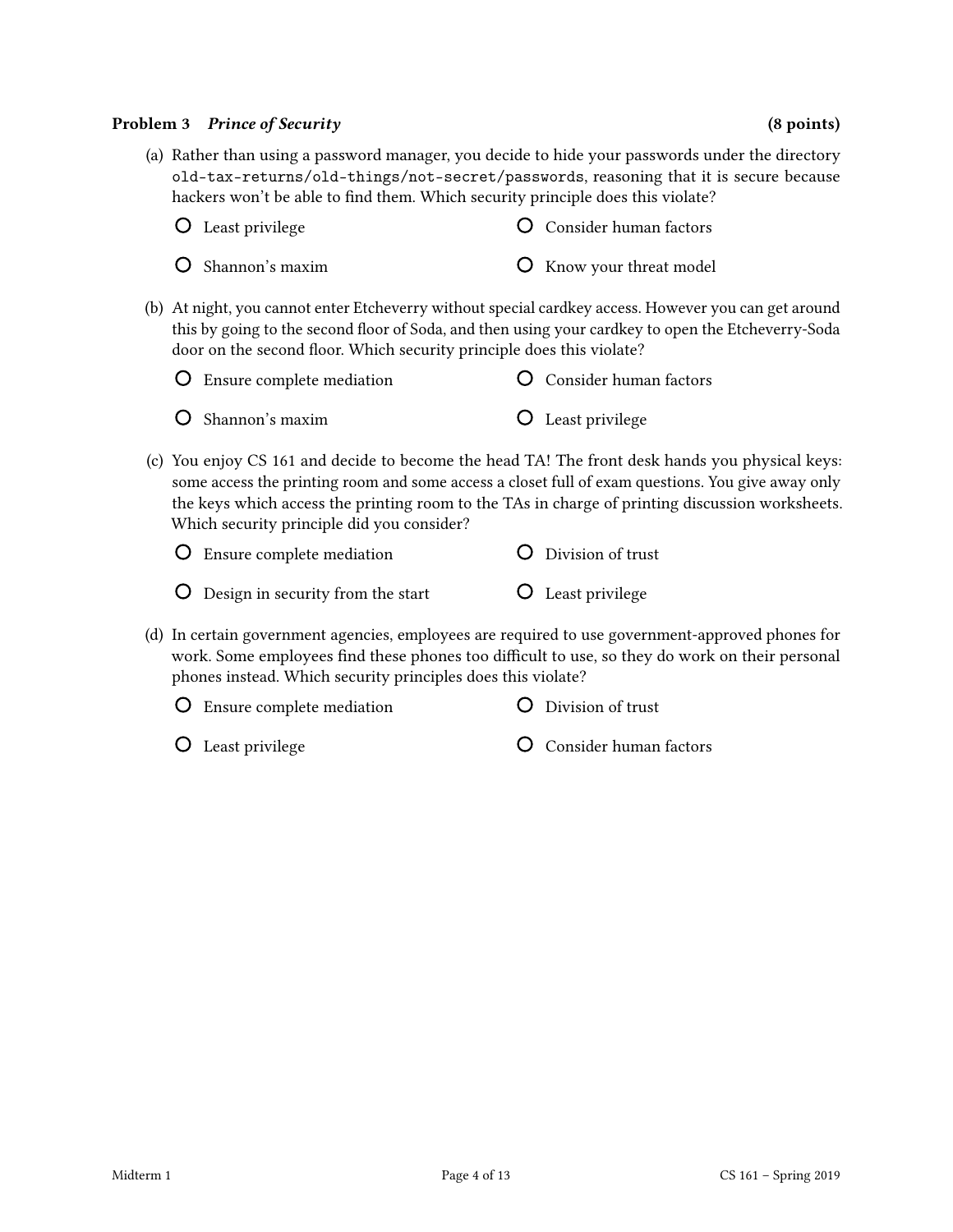### Problem 4 AES-CBC-STAR (13 points)

Let  $E_k$  and  $D_k$  be the AES block cipher in encryption and decryption mode, respectively.

(a) We invent a new encryption scheme called AES-CBC-STAR. A message  $M$  is broken up into plaintext blocks  $M_1, \ldots, M_n$  each of which is 128 bits. Our encryption procedure is:

$$
C_0 = \text{IV}
$$
 (generated randomly),  
 $C_i = E_k(C_{i-1} \oplus M_i) \oplus C_{i-1}.$ 

where ⊕ is bit-wise XOR.

- $\diamond$  Write the equation to decrypt  $M_i$  in terms of the ciphertext blocks and the key  $k$ .
- (b) Mark each of the properties below that AES-CBC-STAR satisfies. Assume that the plaintexts are 100 blocks long, and that  $10 \le i \le 20$ .

| Encryption is parallelizable.                                                                                                                  |   | $\Box$ If $C_i$ is lost, then $C_{i-1}$ can still be decrypted.                                                                            |
|------------------------------------------------------------------------------------------------------------------------------------------------|---|--------------------------------------------------------------------------------------------------------------------------------------------|
| Decryption is parallelizable.                                                                                                                  |   | If $C_i$ is lost, then $C_{i+2}$ can still be decrypted.                                                                                   |
| $\Box$ If $C_i$ is lost, then $C_{i+1}$ can still be decrypted.                                                                                |   | $\Box$ If $C_i$ is lost, then $C_{i-2}$ can still be decrypted.                                                                            |
| If we flip the least significant bit of $C_i$ , this<br>always flips the least significant bit in $P_i$ of<br>the decrypted plaintext.         | ப | If we flip the least significant bit of $C_i$ , this<br>always flips the least significant bit in $P_{i+1}$<br>of the decrypted plaintext. |
| If we flip a bit of $M_i$ and re-encrypt using the<br>same IV, the encryption is the same except<br>the corresponding bit of $C_i$ is flipped. |   | It is not necessary to pad plaintext to the<br>blocksize of AES when encrypting with<br>AES-CBC-STAR.                                      |

(c) Now we consider a modied version of AES-CBC-STAR, which we will call AES-CBC-STAR-STAR. Instead of generating the IV randomly, the challenger uses a list of random numbers which are public and known to the adversary. Let  $|V_i|$  be the IV which will be used to encrypt the *i*th message from the adversary.

⋄ Argue that the adversary can win the IND-CPA game.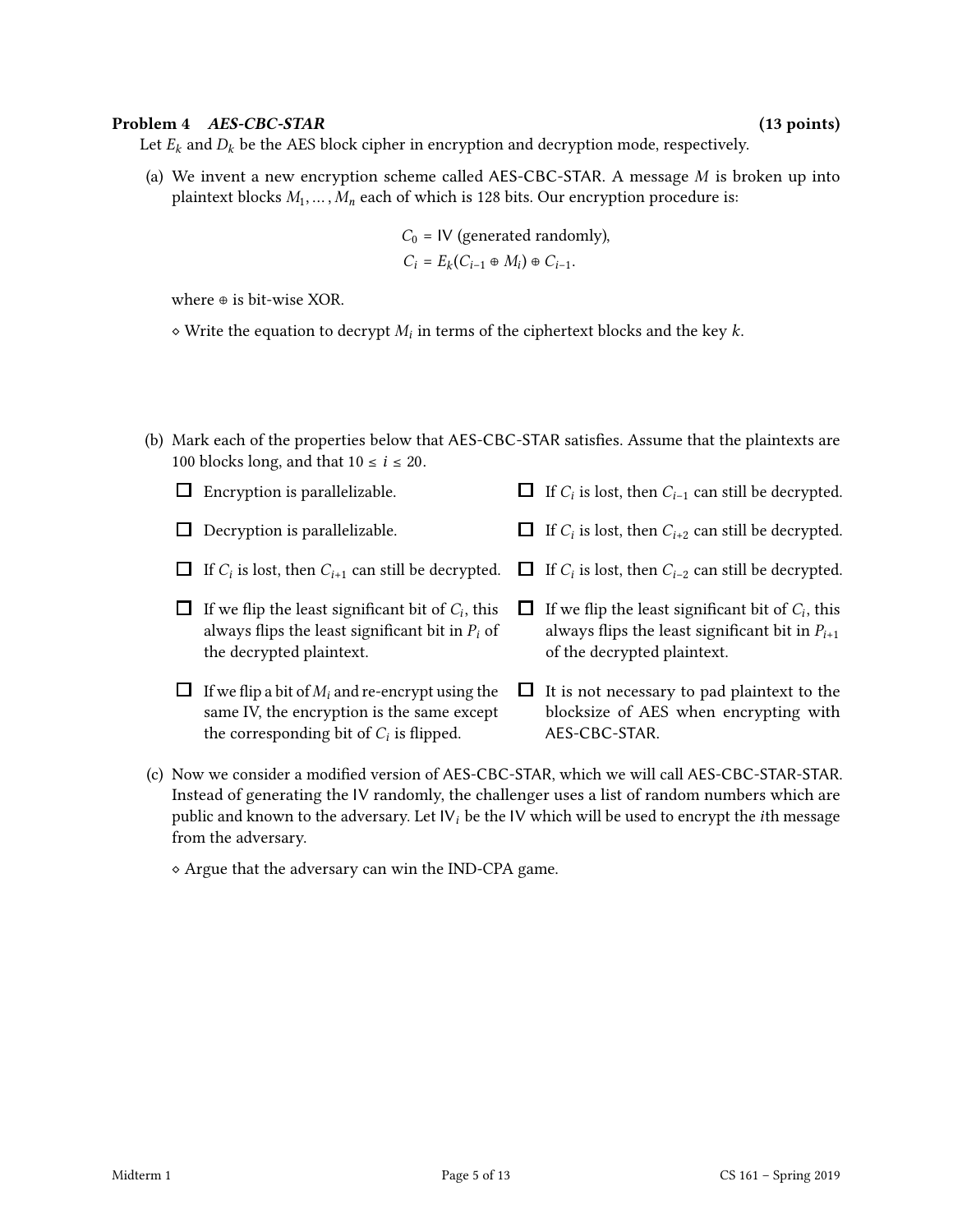Problem 5 Extreme conditioning (9 points)

Consider the following code:

```
1 int my_strcmp (char * s1, char * s2) {
 2 \mid size_t i = 0;
 3 while (s1[i]) {
 4 \left| \begin{array}{ccc} & \frac{1}{2} & \frac{1}{2} \\ 5 & \frac{1}{2} & \frac{1}{2} \\ 1 & \frac{1}{2} & \frac{1}{2} \\ 1 & \frac{1}{2} & \frac{1}{2} \\ 1 & \frac{1}{2} & \frac{1}{2} \\ 1 & \frac{1}{2} & \frac{1}{2} \\ 1 & \frac{1}{2} & \frac{1}{2} \\ 1 & \frac{1}{2} & \frac{1}{2} \\ 1 & \frac{1}{2} & \frac{1}{2} \\ 1 & \frac{1}{2} & \frac{1}{2} \\ 1 & \frac{1}{2} & \frac{1}{2} \\ if (s1[i] := s2[i]) {
 6 break;
  7 }
 8 i + +;9 }
10 char uc1 = * s1, uc2 = * s2;
11 if (uc1 < uc2) return -1;
12 return uc1 > uc2;
13 }
```
(a) Consider the preconditions necessary to ensure memory safety. What is required about null termination and length of the strings?

⋄ Write at most two preconditions, of at most ten words each.

(b) State one invariant at line 4 about s1 that is about memory safety. Do not include an invariant which is already a precondition.

⋄ Write this invariant.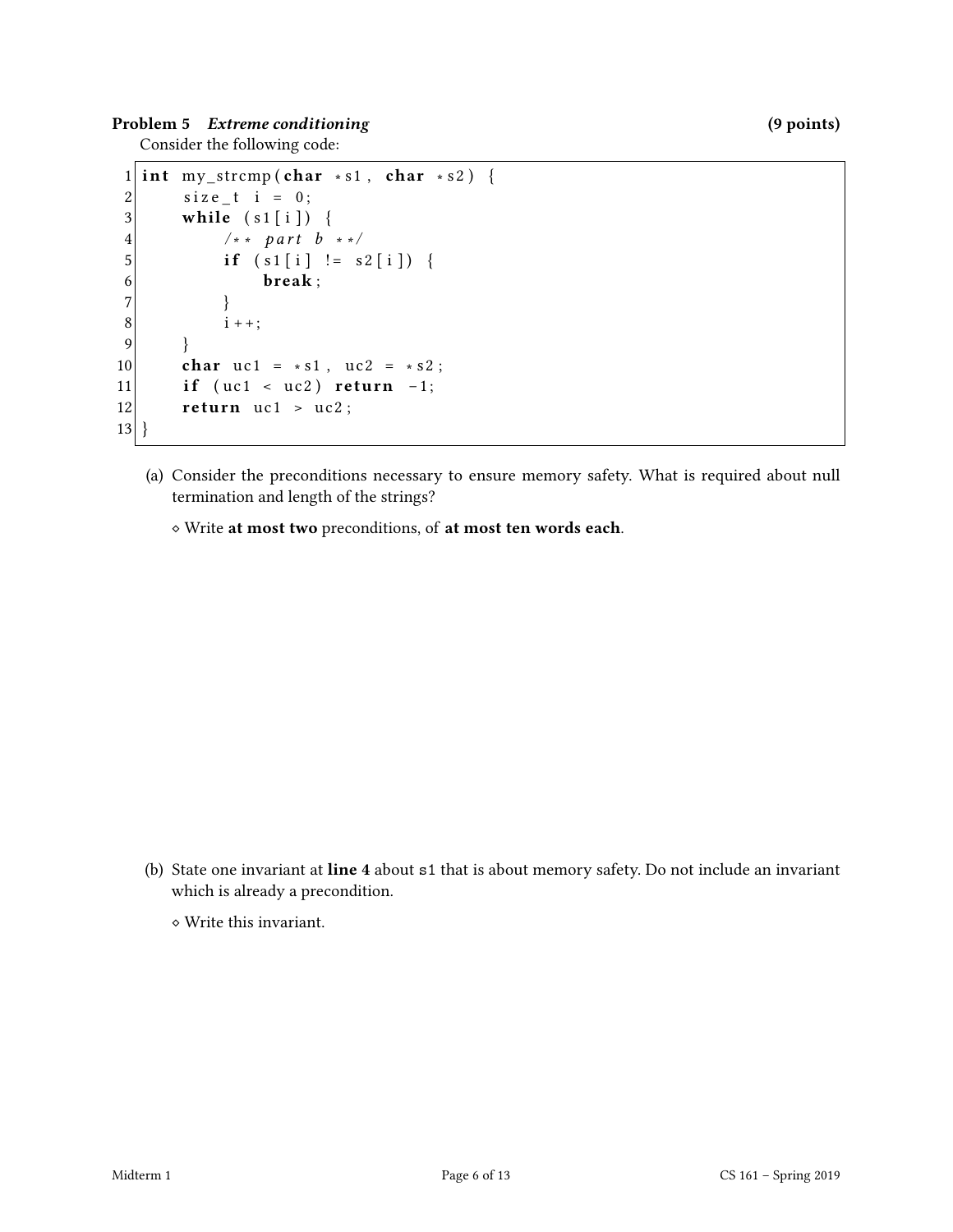## Problem 6 Please, Just Use HMAC (8 points) (8 points)

Alice and Bob are partners struggling through their CS 161 project, and need to share code with one another, but their only option is to pass messages through an insecure server in Soda. They are afraid another student, Mallory, might read or tamper with the messages.

They have already established public-keys ( $P_A$  and  $P_B$ ), secret keys ( $S_A$  and  $S_B$ ) and two shared symmetric keys ( $k$  and  $k'$ ). Using these, the SHA3 cryptographic hash function (SHA3), and an IND-CPA secure symmetric-key encryption ( $Enc_k$ ), Alice proposes a set of ways to send her messages ( $M$ ) to Bob. Note that || denotes the concatenation operation.

(a) Mark which of her following proposals provide condentiality and allow Bob to retrieve the message  $M$  in the presence of only passive adversaries. (Select all that apply.)

| $\Box$ M    SHA3(M)                    | $\Box$ Enc <sub>k</sub> $(M)$                |
|----------------------------------------|----------------------------------------------|
| $\Box$ SHA3(M    k')                   | $\Box$ M    SHA3(M    S <sub>A</sub> )       |
| $\Box$ M    SHA3(M    P <sub>B</sub> ) | $\Box$ Enc <sub>k</sub> (M)    SHA3(M    k') |

(b) Mark which of her following proposals provide integrity. (Select all that apply.)

| $\Box$ M    SHA3(M)                    | $\Box$ Enc <sub>k</sub> $(M)$                            |
|----------------------------------------|----------------------------------------------------------|
| $\Box$ SHA3(M    k')                   | $\Box$ M    SHA3(M    S <sub>A</sub> )                   |
| $\Box$ M    SHA3(M    P <sub>B</sub> ) | $\Box$ Enc <sub>k</sub> $(M)$    SHA3 $(M \parallel k')$ |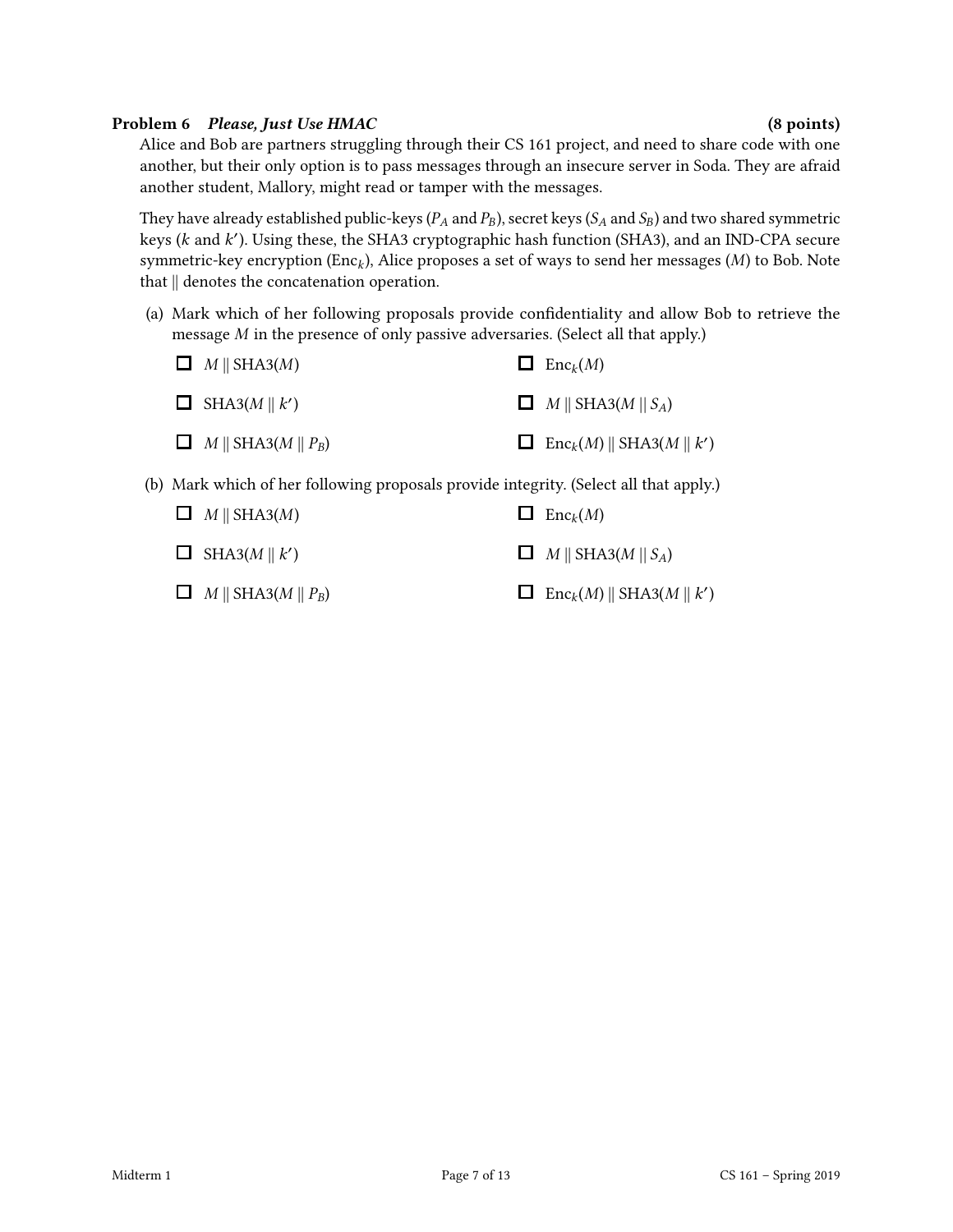## Problem 7 ElGamal and friends (15 points) (15 points)

Bob wants his pipes fixed and invites independent plumbers to send him bids for their services (i.e., the fees they charge). Alice is a plumber and wants to submit a bid to Bob. Alice and Bob want to preserve the confidentiality of Alice's bid, but the communication channel between them is insecure. Therefore, they decide to use the ElGamal public key encryption scheme in order to communicate privately.

Instead of using the traditional version of the ElGamal scheme, Alice and Bob use the following variant. As usual, Bob's private key is x and his public key is  $PK = (p, g, h)$ , where  $h = g^x \mod p$ . However, to send a message  $M$  to Bob, Alice encrypts  $M$  as Enc $_{\rm PK}(M)$  = (s, t), where  $s$  =  $g^r$  mod  $p$  and  $t$  =  $g^M \times h^r$  mod  $p$ , for a randomly chosen  $r$ .

- (a) Consider two distinct messages  $m_1$  and  $m_2$ . Let  $\text{Enc}_{PK}(m_1) = (s_1, t_1)$  and  $\text{Enc}_{PK}(m_2) = (s_2, t_2)$ . For the given variant of the ElGamal scheme, which of the following is true?
	- $\bigcirc$  (s<sub>1</sub> + s<sub>2</sub> mod p, t<sub>1</sub> + t<sub>2</sub> mod p) is a possible value for Enc<sub>PK</sub>(m<sub>1</sub> + m<sub>2</sub>).
	- $\bigcirc$  (s<sub>1</sub> × s<sub>2</sub> mod p,  $t_1 \times t_2$  mod p) is a possible value for Enc<sub>PK</sub>( $m_1 + m_2$ ).
	- $\bigcirc$   $(s_1 \times s_2 \mod p, \quad t_1 \times t_2 \mod p)$  is a possible value for  $\text{Enc}_{PK}(m_1 \times m_2)$ .
	- $\bigcirc$  (s<sub>1</sub> + s<sub>2</sub> mod p, t<sub>1</sub> + t<sub>2</sub> mod p) is a possible value for Enc<sub>PK</sub>( $m_1 \times m_2$ ).
	- None of these
- (b) In order to decrypt a ciphertext (s, t), Bob starts by calculating  $q = ts^{-x} \mod p$ . Assume that the message  $M$  is between 0 and 1000. How can Bob recover  $M$  from  $q$ ?

(c) Explain why Bob cannot efficiently recover M from q if M is randomly chosen such that  $0 \le M < p$ .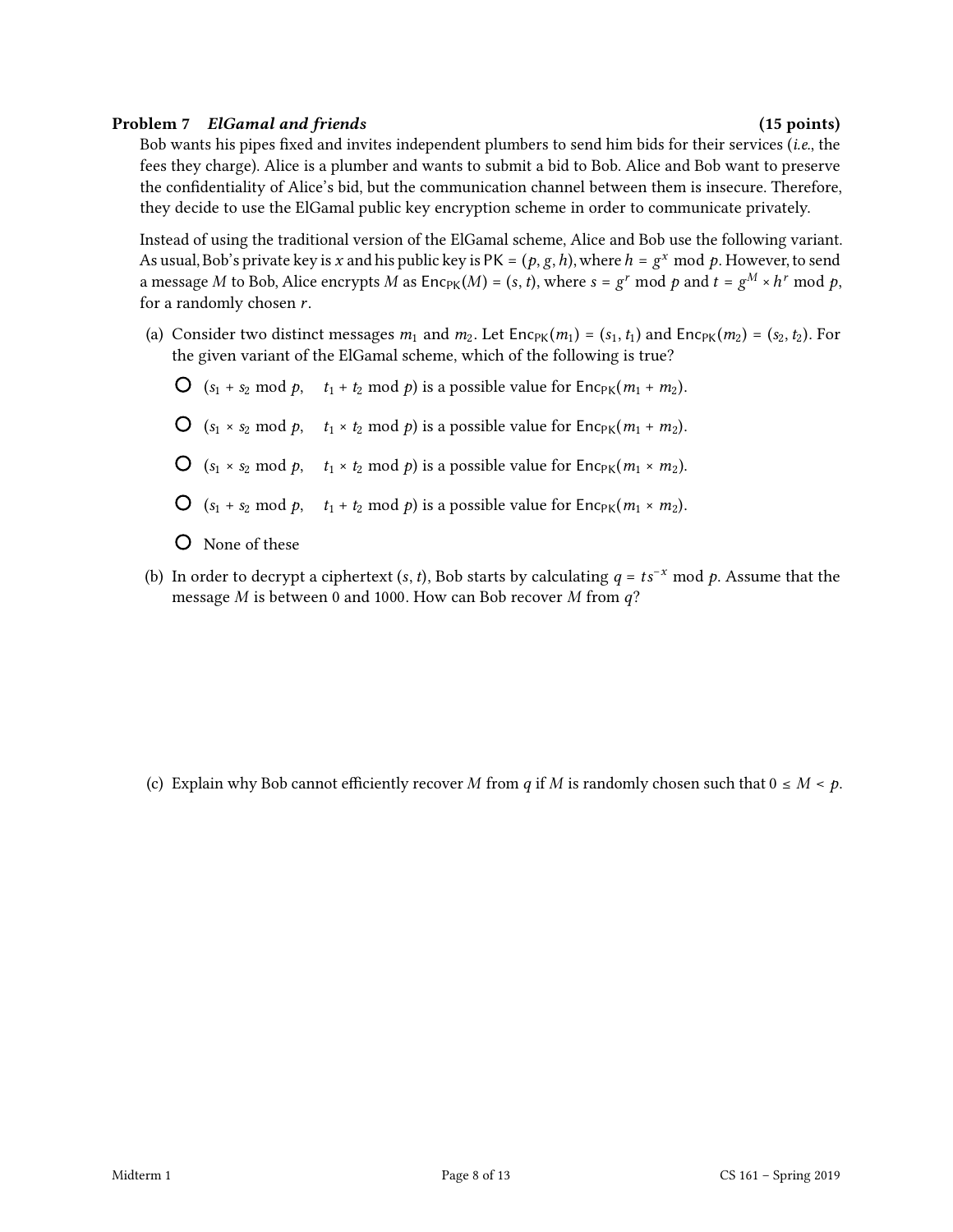(d) Suppose Alice sends Bob a bid  $M_0$  = 500, encrypted under Bob's public key. We let  $C_0 = (s, t)$  be the ciphertext here.

Mallory is an active man-in-the-middle attacker who knows Alice's bid is  $M_0 = 500$ . Mallory wants to replace Alice's bid with  $M_1$  = 999. To do that, Mallory intercepts  $C_0$  and replaces it with another ciphertext  $C_1$ . Mallory wishes that when Bob decrypts  $C_1$ , Bob sees  $M_1$  = 999.

Describe how Mallory creates  $C_1$  in each of the following situations:

- 1. Mallory didn't obtain  $C_0$ , but knows Bob's public key PK =  $(p, g, h)$ .
	- $\diamond$  Question: How should Mallory create  $C_1$ ?

- 2. Mallory knows Alice's ciphertext  $C_0$ , but only knows  $p$  and  $g$  in Bob's public key PK =  $(p, g, h)$ . (That is to say, Mallory does not know ℎ.)
	- $\diamond$  Question: How should Mallory create  $C_1$ ?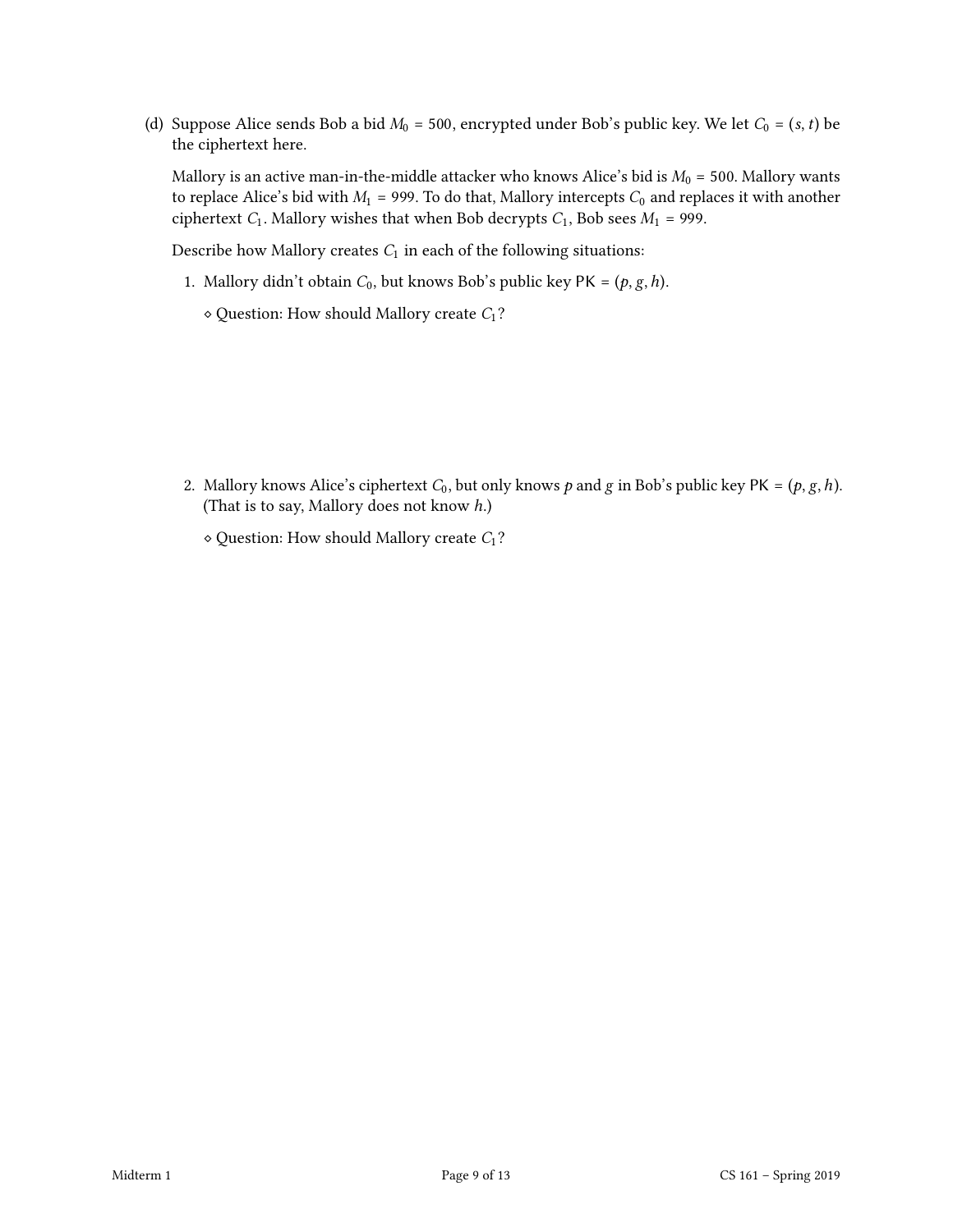## Problem 8 Canaries Schmanaries (18 points)

The following code runs on a 32-bit x86 system. Stack canaries are enabled, but other memory safety defenses are disabled. As in Project 1, all four bytes of the canary are completely random.

The compiler does not rearrange stack variables. Note the volatile keyword on line 1: this means the arguments s1 and s2 are loaded from memory whenever referenced by doit, instead of being stored in registers.  $APPENDIX: See the Appendix for a list of C functions.$ 

```
1 void doit (char * volatile s1, char * volatile s2) {
2 char buffer [16];
3 strcpy (buffer, s1);
4 \quad \text{strong (s1, s2)};
5 printf ("%s\n%s\n%s\n", buffer, s1, s2);
6 }
7
8 \mid \text{int } \text{main}() \mid9 char s1 [64]; char s2 [64];
10 fgets (s1, size of s1, stdin);
11 \left| \right| fgets (s2, size of s2, stdin);
12 doit (s1, s2);
13 }
```
- (a) Which line contains a memory safety vulnerability? What is the name of the vulnerability present on that line?
- (b) Complete the diagram of the stack, right before line 3. Assume normal (non-malicious) program execution. You do not need to write the values on the stack, only the names. There are no extraneous boxes. As in discussion, the bottom of the page represents the lower addresses.

| compiler padding = $0x00000000$ |
|---------------------------------|
| main's canary                   |
| [64]<br>char ________           |
| $char$ ________ [64]            |
| ---------                       |
| . _ _ _ _ _ _ _ _ _ _ _ _ _ _   |
| .                               |
|                                 |
|                                 |
| char buffer[16]                 |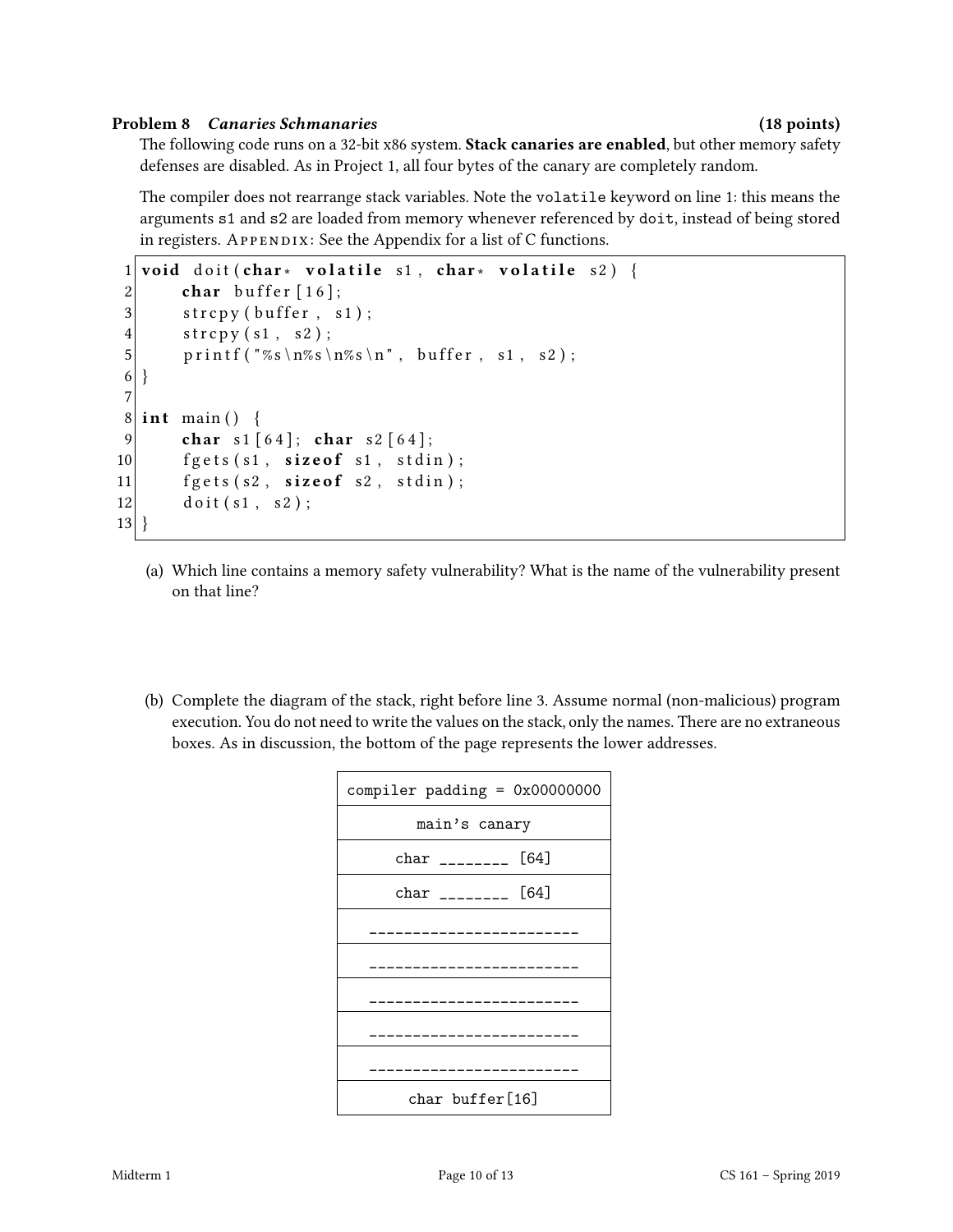(c) Now we will exploit the program. There is already shellcode at the address 0xbfffdead. Using gdb, you discovered that the address of main's canary is 0xbfffdab4. Due to a bug in the compiler, you discover that although stack canaries are present, they are not checked! Complete the Python script below in order to successfully exploit the program.

NOTE: The Python syntax 'A'  $*$  n indicates that the character 'A' will be repeated n times. The syntax \xRS indicates a byte with hex value 0xRS.

|                      |  |  | $s1 = 'A' *  + '$         |  | $, + \backslash$ |
|----------------------|--|--|---------------------------|--|------------------|
|                      |  |  |                           |  |                  |
|                      |  |  | $s2 = 'B' * --- + '-----$ |  |                  |
|                      |  |  |                           |  |                  |
| print s1<br>print s2 |  |  |                           |  |                  |

(d) Unfortunately, the bug in the previous part was fixed, and now your exploit must successfully bypass the stack canary. As in part (c), there is already shellcode at the address 0xbfffdead and the address of main's canary is 0xbfffdab4. Complete the Python script below in order to successfully exploit the program.

HINT: You should do the following. Start by using your exploit from the part above. Overwrite the arguments s1 and s2 of doit to ensure that the second strcpy will "fix" the canary. Note that the main's function frame has the same canary as the canary that should appear in doit's function frame. The use of the volatile keyword ensures that s1 and s2 are passed using their values from the stack. Since your solution should overwrite the pointer s2, it does not matter what it originally points to.

|                                   | $s1 = 'A' * --- + '$ |  |
|-----------------------------------|----------------------|--|
|                                   |                      |  |
|                                   |                      |  |
| $s2 = 'not needed, see the hint'$ |                      |  |
| print s1                          |                      |  |

print s2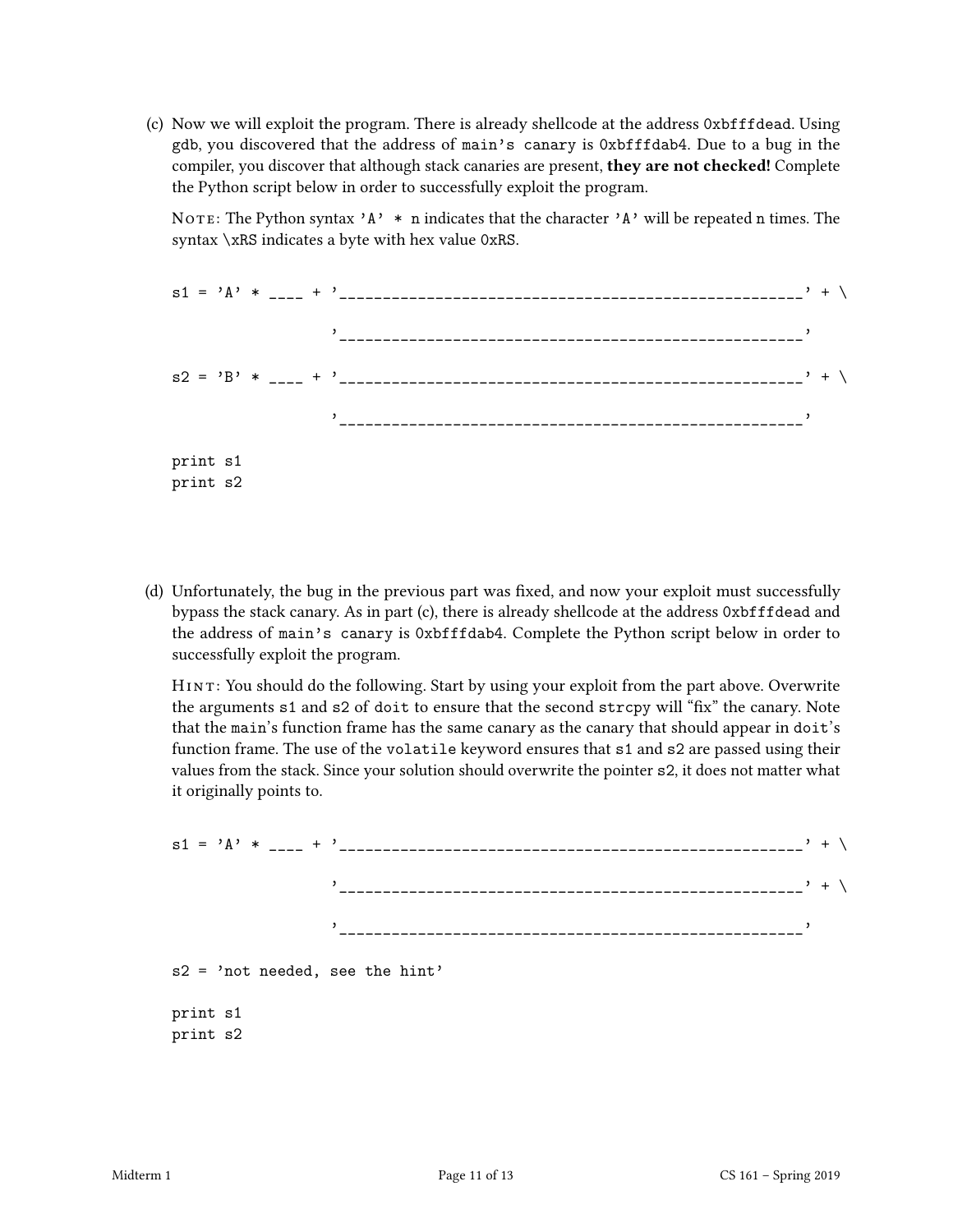## Selected C Manual Pages

char \*fgets(char \*s, int size, FILE \*stream); fgets() reads in at most one less than \_size\_ characters from \_stream\_ and stores them into the buffer pointed to by \_s\_. Reading stops after an EOF or a newline. If a newline is read, it is stored into the buffer. A terminating null byte  $(')\Diamond')$  is stored after the last character in the buffer.

int printf(const char \*format, ...); printf() produces output according to the format string \_format\_.

ssize\_t read(int fd, void \*buf, size\_t count); read() attempts to read up to \_count\_ bytes from file descriptor \_fd\_ into the buffer starting at \_buf\_.

char \*strcpy(char \*dest, const char \*src); The strcpy() function copies the string pointed to by \_src\_, including the terminating null byte  $(\cdot \setminus 0')$ , to the buffer pointed to by \_dest\_.

size\_t strlen(const char \*s); The strlen() function calculates the length of the string  $\text{S}_{-}$ , excluding the terminating null byte  $(\cdot \backslash 0')$ .